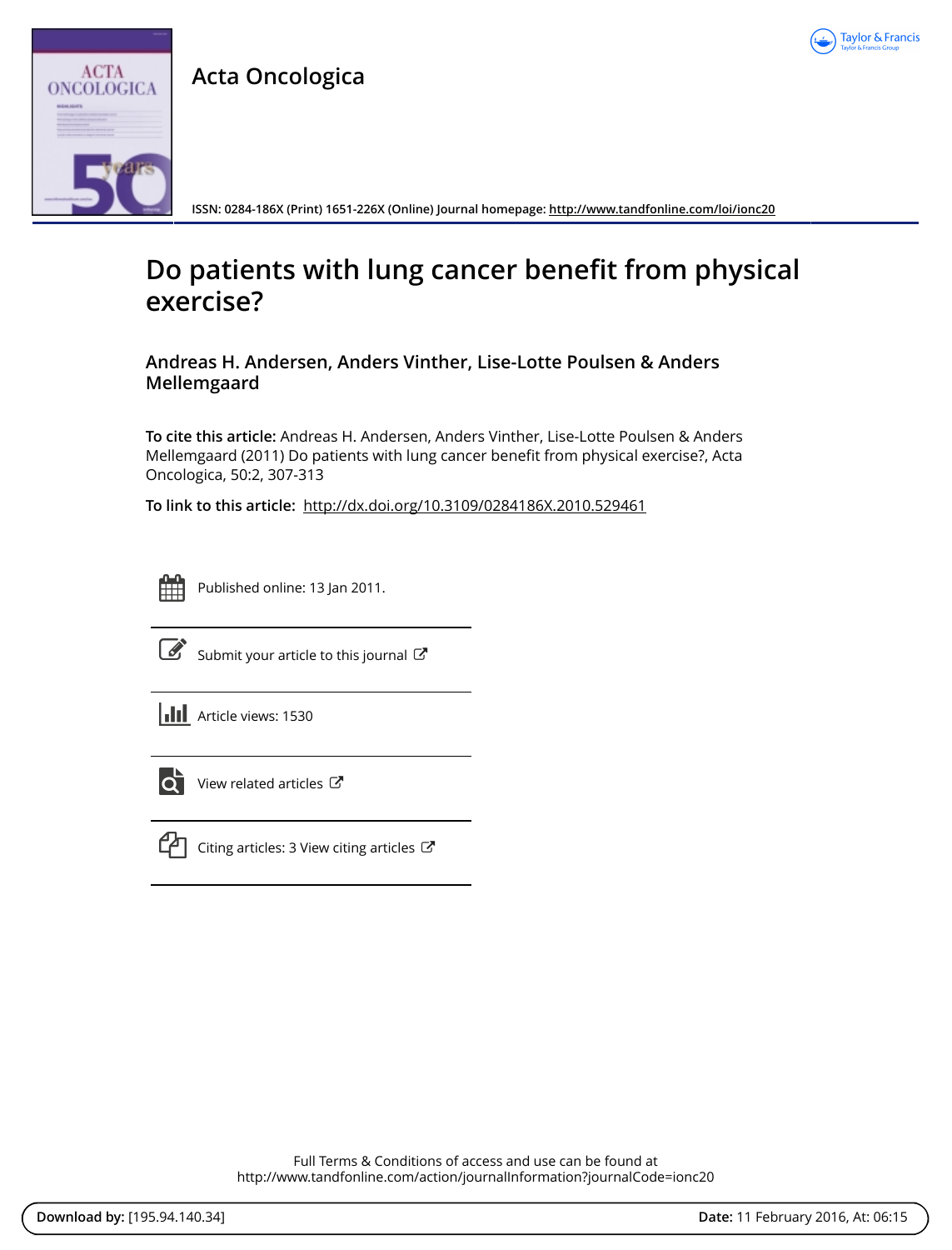# **ORIGINAL ARTICLE**

# Do patients with lung cancer benefit from physical exercise?

# ANDREAS H. ANDERSEN<sup>1</sup>, ANDERS VINTHER<sup>1</sup>, LISE-LOTTE POULSEN<sup>2</sup> & ANDERS MELLEMGAARD<sup>2</sup>

<sup>1</sup>Department O, Herlev University Hospital, Denmark and <sup>2</sup>Department R, Herlev University Hospital, Denmark

# **Abstract**

*Background*. Patients with lung cancer are often burdened by dyspnoea, fatigue, decreased physical ability and loss of weight. Earlier studies of physical exercise of patients with COPD have shown promising results. The aim of this study was to investigate, if a well-documented COPD rehabilitation protocol can improve physical fitness and quality of life (QoL) in patients with lung cancer. *Material and methods*. Forty-five patients, with a minimum walking distance of 50 meters, absence of cognitive deficits or severe heart disease and motivated for physical training were invited to an exercise intervention. The intervention consisted of seven weeks of twice weekly training, focusing on walking training, circuit training, handling of dyspnoea and instructions in daily diary-based training at home. Prior to, and after the intervention, Incremental- and Endurance Shuttle Walk Test (ISWT and ESWT) were performed, and pulmonary function as well as self-reported QoL (EORTC-QLQ-C30 and LC13) were measured. *Results*. Fourteen subjects dropped out before commencement of the intervention. Seven were excluded after physiotherapeutic evaluation. Of the remaining 24, three were excluded because of insufficient attendance  $(< 65\%$  of scheduled exercise sessions) thus 21 patients completed the intervention. For 17 patients with complete pre- and post intervention data, ISWT increased 9% ( $-77$  to 39%) (median and range) ( $p = 0.021$ ), while ESWT increased 109% ( $-70$  to 432%) (p = 0.002). Twelve of 17 improved in ISWT, while 15 improved in ESWT. No changes in pulmonary function and improvements in QoL were observed *. Conclusion*. Patients with pulmonary cancer can achieve significant improvements in physical fitness measured with ISWT and ESWT after completion of the intervention program. No changes in pulmonary function and QoL were observed. In addition, we found that a large number of patients dropped out before intervention and that the patients, who succeeded, often discontinued training at home.

Over the last decade studies have shown that physical exercise can play an important role for individuals living with a cancer diagnosis [1,2].

In cancer patients in general, exercise improves cardio-vascular fitness both for patients in treatment and for patients who have completed treatment. Exercise may also diminish side-effects of chemotherapy or radiation therapy [2].

Compared to the increasing amount of evidence supporting exercise as an important component of cancer rehabilitation, relatively few studies regarding lung cancer have been published and most investigate the effect of exercise only in patients eligible for surgery  $[3-5]$ .

Lung cancer is divided in Small Cell Lung Cancer (SCLC) and Non-Small Cell Lung Cancer (NSCLC). Approximately 80% of all cases of lung cancer are NSCLC, and of those only less than 20%

qualify for surgery. The 5-year relative survival rate is around 10% for lung cancer [6]. For patients eligible for surgery the prognosis is significantly better showing a 5-year relative survival rate of approximately 40% [6].

Despite advancements of overall treatment, living with lung cancer is frequently associated with many symptoms. This is caused by the disease itself, and side-effects of the anticancer therapy. Symptoms include dyspnoea, fatigue, reduced physical empowerment, depression, inability to sleep and weight loss [7].

Chronic obstructive pulmonary disorder (COPD) patients experience airway symptoms comparable to lung cancer patients, and COPD is a well known comorbidity to lung cancer. Several studies have shown that an exercise protocol can help improving the lives of COPD patients [8].

Downloaded by [195.94.140.34] at 06:15 11 February 2016 Downloaded by [195.94.140.34] at 06:15 11 February 2016

ISSN 0284-186X print/ISSN 1651-226X online © 2011 Informa Healthcare DOI: 10.3109/0284186X.2010.529461

Correspondence: Andreas H. Andersen, Herlev University Hospital, Department of Physical Therapy, Department O, Herlev Ringvej 75, DK-2730 Herlev, Denmark. E-mail: anhoan01@heh.regionh.dk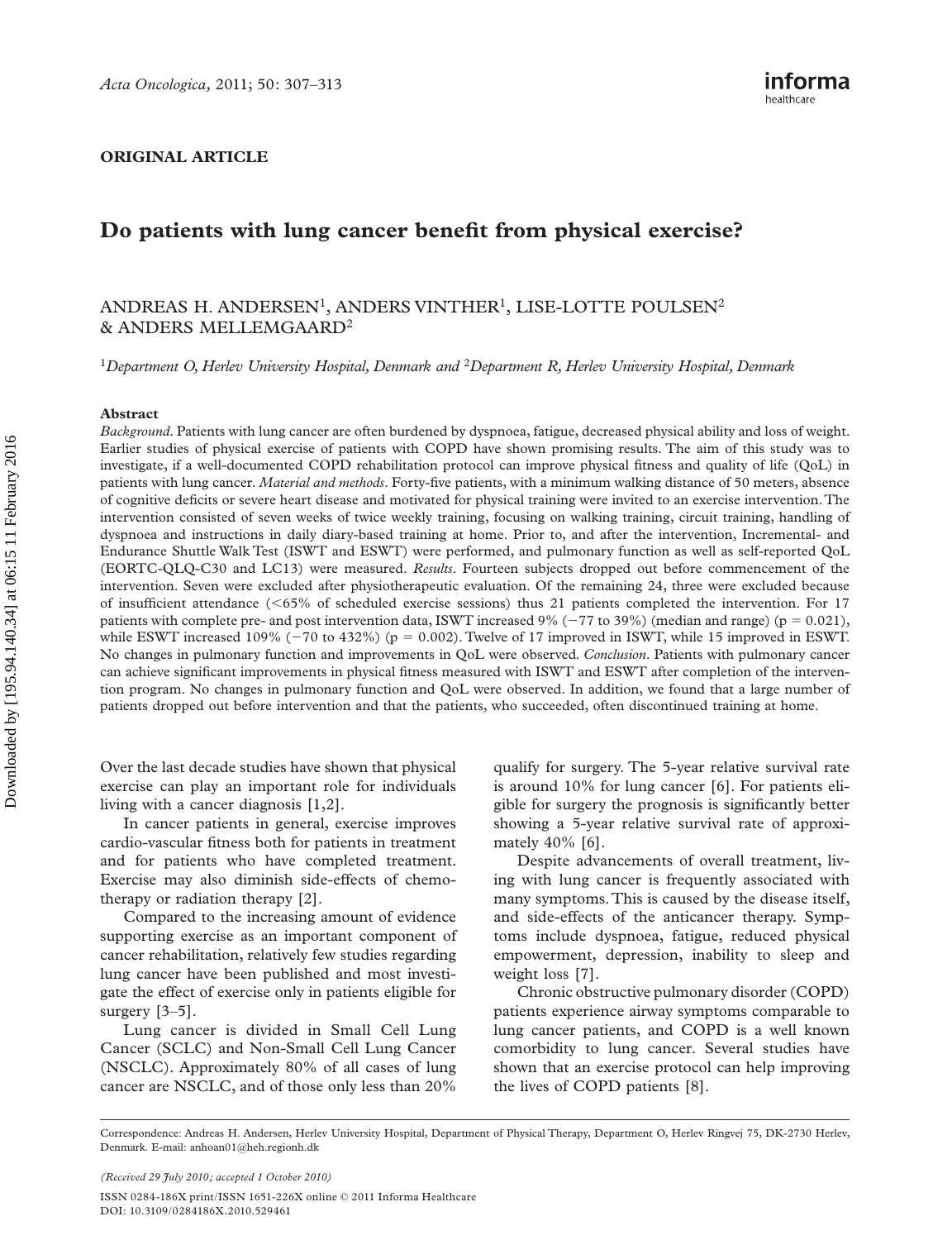The main objective of the present study was to investigate the feasibility and effect on fitness level of a well-documented COPD-rehabilitation exercise program in patients with lung cancer. The secondary aim was to investigate if the exercise program could affect the quality of life and lead to continued exercise after completion of the intervention program. This was investigated in a prospective single-group intervention study.

## **Material and methods**

Patients diagnosed with lung cancer were recruited from the outpatient clinic at Herlev University Hospital by oncology specialists. Patients in treatment as well as patients in post treatment surveillance were invited to participate in the study. Patients were included on the basis of ability and motivation to exercise. Included patients had to meet the following criteria; 1) walking distance of at least 50 meters; 2) no severe heart disease (NYHA class IV); 3) no cognitive or balance deficits compromising performance of exercise.

Both patients who had pulmonary surgery and patients who were not eligible for surgery were included in the study. All patients gave informed consent. The study was approved by the regional ethics committee.

# *Overall description of intervention*

The exercise protocol from a conventional COPD rehabilitation approach was used [8,9] including seven weeks of supervised exercise twice a week and unsupervised home training sessions the remaining days of the week. The supervised training was performed as group sessions  $-$  seven patients at a time with a new patient starting and another patient completing the training intervention every week. In addition to exercise, the protocol also comprised instruction in coping strategies for management of dyspnoea during exercise and introduction to a training diary. Walking distance and Borg breathlessness score [10] were recorded at each training session.

In this COPD-exercise protocol, walking is the key element. In order to achieve optimal improvement in maximal walking distance in COPD patients, an exercise intensity of 85% of maximal oxygen uptake (VO<sub>2</sub>max) during training is recommended [11]. Incremental Shuttle Walk Test (ISWT) [12] is used to estimate the  $VO<sub>2</sub>$ max and Endurance Shuttle Walk Test (ESWT) is used to measure walking time at  $85\%$  VO<sub>2</sub>max. The overall aim of this approach is to increase functional capacity and encourage continued unsupervised exercise after the intervention period.

#### *Exercise program*

At the first appointment in the physiotherapy department, the patient was introduced to respiratory physical therapy focusing on respiratory exercises, pursed lip breathing, resting positions and dyspnoea coping. At this time the final decision regarding participation in the exercise program was made by the physical therapist (PT) based on the current mental and physical condition of patient.

The exercise sessions, each lasting 90 minutes included a 15 minute group session, where patients could share experiences and ask questions related to their current condition followed by a warm-up, walking-training and dyspnoea-coping. Warm-up consisted of seated exercises for upper and lower limbs at a low to moderate intensity to ensure readiness for exercise without inducing fatigue. The key component of the exercise protocol was walking. Consequently, walking-training was performed immediately after the warm-up and was supervised by the PT with a stopwatch to maintain correct walking speed throughout the training session. The dyspnoea-coping consisted of three different dyspnoea provoking exercises – stationary bike riding, step training and chair-to-stand exercise, each exercise was performed twice for two minutes at near maximal exercise intensity. Respiratory techniques were used to regain habitual respiratory comfort and frequency.

Throughout the intervention period, patients were encouraged to continue unsupervised exercise after the intervention. The respiratory physical therapy, the dyspnoea coping strategies, the diary based training and the group session also aimed at providing patients with tools to continue exercise at home.

# *Assessment of walking performance*

At the first and the last supervised training session the patients were tested with Incremental Shuttle Walk Test (ISWT) and Endurance Shuttle Walk Test (ESWT). The ISWT is a valid and reliable test designed to estimate  $VO<sub>2</sub>$ max for patients with COPD [12,13]. The ISWT has also been validated for patients with lung cancer [14], although these patients were not identical to the present study population regarding stage of disease. In brief, the ISWT is carried out as follows: The patient walks between two cones, nine meters apart (10 including turning), following bleeps played from a CD-player. The patient turns the cone at the sound of the bleep. Each minute the interval between bleeps is shortened, increasing the walking speed. The PT is to measure how many meters, using the number of shuttles performed, the patients can complete before having to discontinue the test due to exhaustion. The test result is used to estimate the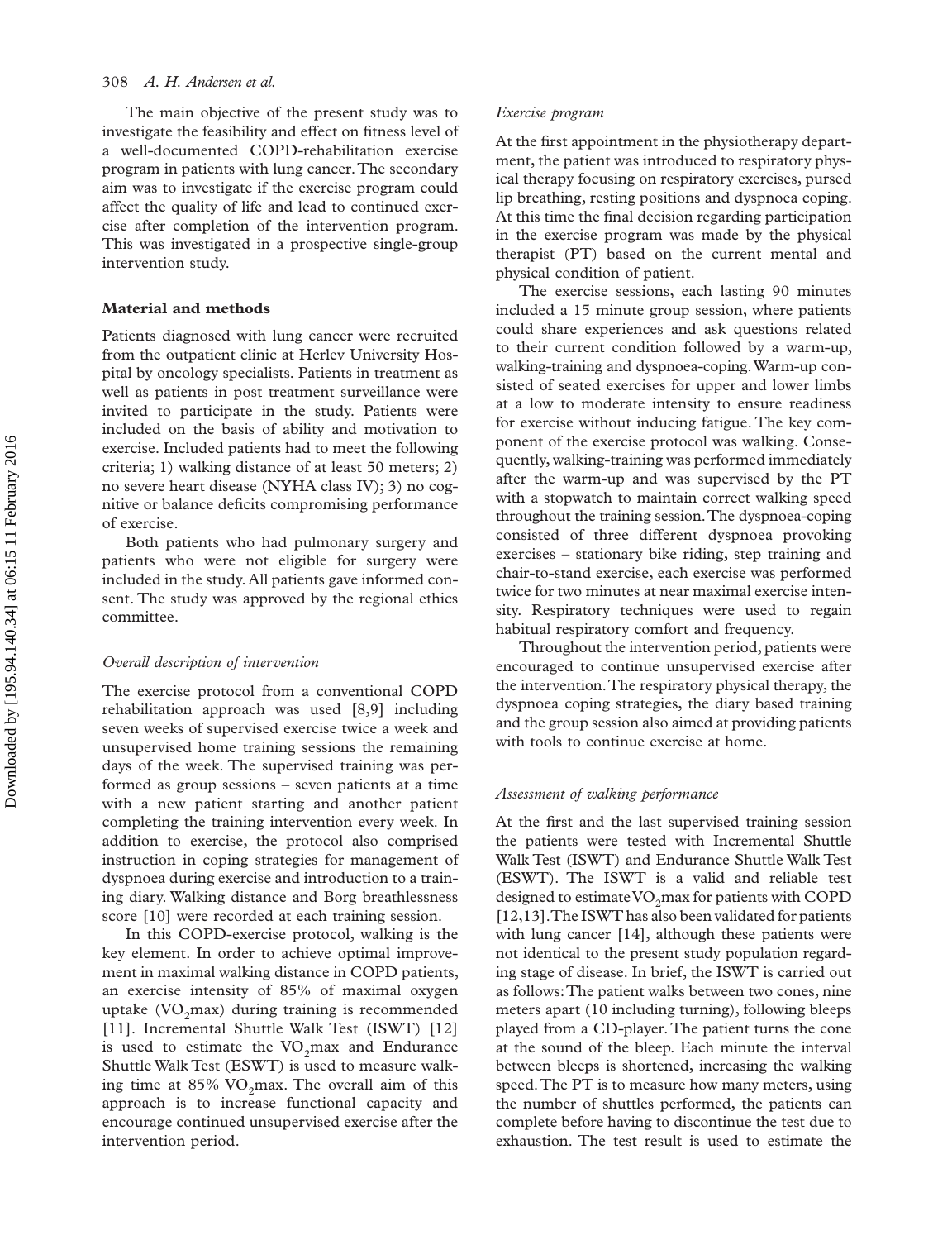VO<sub>2</sub>max. The walking speed corresponding to an exercise intensity of  $85\%$  of VO<sub>2</sub>max was calculated based on the result of the ISWT. This pace was used for the ESWT according to the COPD protocol.

The ESWT is structured the same way as the ISWT, however the walking speed stays the same throughout the entire test and the measurement of performance is time in minutes/seconds. Learning the ESWT speed at the hospital, the patients had an instrument for training at home.

# *Assessment of pulmonary function*

Pulmonary function was assessed by spirometry (MIR Spirobank II, MIR SRL, Rome, Italy) at the first and last training session. Forced Expiratory Volume during the first second (FEV1) and percentage of predicted FEV1 (FEV1%) was recorded.

# *Assessment of quality of life*

Cancer related quality of life was assessed at baseline and immediately after the exercise intervention using the self report questionnaire EORTC QLQ-30 including the lung cancer specific questionnaire QLQ-LC13 [15]. The questionnaire includes five functional scales, nine symptom scales/items and a global health status / quality of life scale. All questions are answered on a  $1-4$  scale (except global health and quality of life:  $1-7$  scale) and a  $0-100$ score is calculated for each scale. A high score generally indicates a better function and health status except for the symptom scales where a higher score indicates more symptoms and consequently a poorer condition. The QLQ-LC13 questionnaire comprises 13 questions regarding lung cancer specific symptoms such as dyspnoea and symptoms related to adverse effects of treatment such as pain and hair loss. The QLQ-LC 13 is analysed in 10 scales/items and  $0-100$  scores are calculated. A high score consistently indicates a higher level of symptoms.

# *The follow-up*

Approximately three to four weeks after completing the intervention a nurse from the outpatient clinic contacted the patients by telephone. Based on a fixed interview guide, the patients were asked questions regarding satisfaction with the intervention and follow-up on current exercising habits. The questions were as follows:

- 1. *Was the information in the outpatient clinic about the intervention suffi cient? Yes/No*
- 2. *Was the respiratory therapy introduction sufficient? Yes/No*
- 3. *Did you benefi t from the forum/discussion part of the intervention? Yes/No*
- 4. *Do you still train according to the principles you have been introduced to through the intervention? Yes/No*
- 5. *Was the intensity of the exercise intervention –A: Strenuous, B: Adequate, C: Easy?*

# *Statistics*

Data are presented as median and range and main outcomes (ISWT and ESWT) were evaluated using the Wilcoxon signed ranks test for paired observations. The level of significance was set to  $p < 0.05$ . The results of the self reported QLQ-C30 and -LC13 questionnaires are presented (according to the questionnaire manual) in 25 scales/items using descriptive statistics.

# **Results**

# *Flow of patients (Figure 1)*

Forty-five patients were recruited from the outpatient clinic. Between time of recruitment and time of intervention 14 patients decided not to participate. From the 31 remaining patients the physical therapist excluded an additional seven patients due to a decline in physical status since referral from outpatient clinic. Twenty-four patients (14 with inoperable non small cell lung cancer, four with inoperable small cell lung cancer, one inoperable of mixed histology (primarily SCLC), five with surgically treated non small cell lung cancer) initiated the intervention (Table I). Three patients did not complete a minimum of 65% attendance, and were therefore excluded from the analysis. Twenty-one patients completed full intervention and for 17 patients full ISWT and



Figure 1.Flowchart of subject.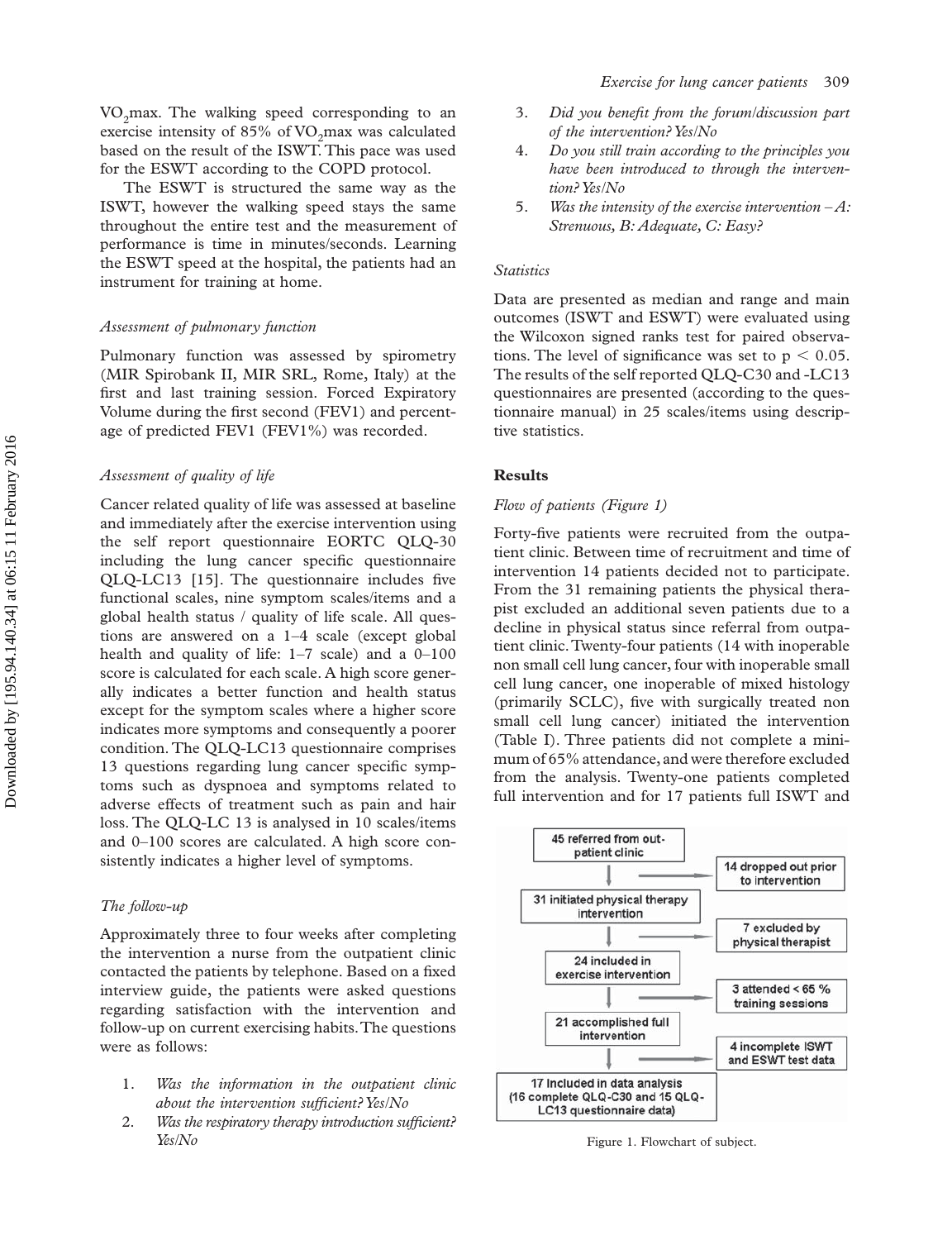Table I. Demographic characteristics of the 24 patients initiating exercise at baseline. Data presented as median and range unless otherwise stated.

| Demographic characteristics               | Women<br>$(n = 10)$                 | Men<br>$(n = 14)$             |
|-------------------------------------------|-------------------------------------|-------------------------------|
| Age (years)                               | 67 (48–76)                          | $64(55-77)$                   |
| Height (cm)                               | $160(158-169)$                      | 177 (166-194)                 |
| Weight (kg)                               | $67(52-120)$                        | $82(68-100)$                  |
| BMI $(kg/m2)$                             | $25(19-48)$ $26(21-36)$             |                               |
| FEV1 (liters)                             | $1.3^*$ (0.8–2.0) $1.9^*$ (1.3–3.0) |                               |
| FEV1/pred. $(\% )$                        | $63^*$ (38-80) $51^*$ (39-85)       |                               |
| Smoking status (number)                   | 181                                 | 4100                          |
| Current Former Never                      |                                     |                               |
| Previously surgically treated             | 2                                   | 3                             |
| (number)                                  |                                     |                               |
| NSCLC (number)                            | 8                                   | 11                            |
| SCLC + Mixed (number)                     | 2                                   | $\mathcal{E}$                 |
| Chemo before intervention                 | 8                                   | 11                            |
| Radiation before intervention             | 3                                   | 5                             |
| TKI before intervention                   | 1                                   | $\Omega$                      |
| Chemo during intervention<br>(number)     | 1                                   | $\overline{c}$                |
| Radiation during intervention<br>(number) | 1                                   | $\mathbf{3}$                  |
| TKI during intervention<br>(number)       | 1                                   | $\mathfrak{D}_{\mathfrak{p}}$ |

FEV1: Forced Expiratory Volume during the first second. FEV1 pred.: Percent of FEV1 predicted from height, weight, gender, age and ethnicity. TKI: tyrosin kinase inhibitor (erlotinib)

<sup>∗</sup>Pulmonary function was not measured in two patients: One woman and one man, consequently  $n = 9$  for women and  $n = 13$ for men.

ESWT data was obtained. Of the 17 patients, 16 completed the QLQ-C30 questionnaire both prior to and after the exercise intervention and 15 completed the QLQ-LC13 at both occasions. Only the 17 patients with complete ISWT and ESWT data sets were included in the analysis. The three patients with low compliance and the four patients with incomplete data were not different from the remaining patients regarding physical characteristics, cancer histology or type of treatment. Reasons for dropping out were: falling incident  $(N = 1)$ , insufficient mental or physical energy  $(N = 2)$ , co morbidity  $(N = 3)$  and resuming employment  $(N = 1)$ .

#### *Walking performance*

The results of the ISWT testing showed improvement in maximum aerobic capacity (i.e. ability to reach a higher walking speed during the incremental test procedure) in 12 of 17 patients ( $p = 0.021$ ) (Figure 2). Median improvement was 9% (-77 to 39%). For the ESWT test 15 of 17 patients improved in performance (Figure 3). The median of improvement was 109% (-70 to 432%) ( $p = 0.002$ ). Due to a ceiling effect in the ESWT test (the CD has a maximum walking time of approximately 20 minutes)



Figure 2.Incremental Shuttle Walk Test results pre- and post intervention.

some patients may potentially have been able to improve even further.

# *Pulmonary function*

No change was observed in FEV1 and FEV1% (Median change =  $0 (-0.3 \text{ to } +0.6)$ ) in 15 patients where both pre- and post intervention measurements are available.



Figure 3.Endurance Shuttle Walk Test results pre- and post intervention.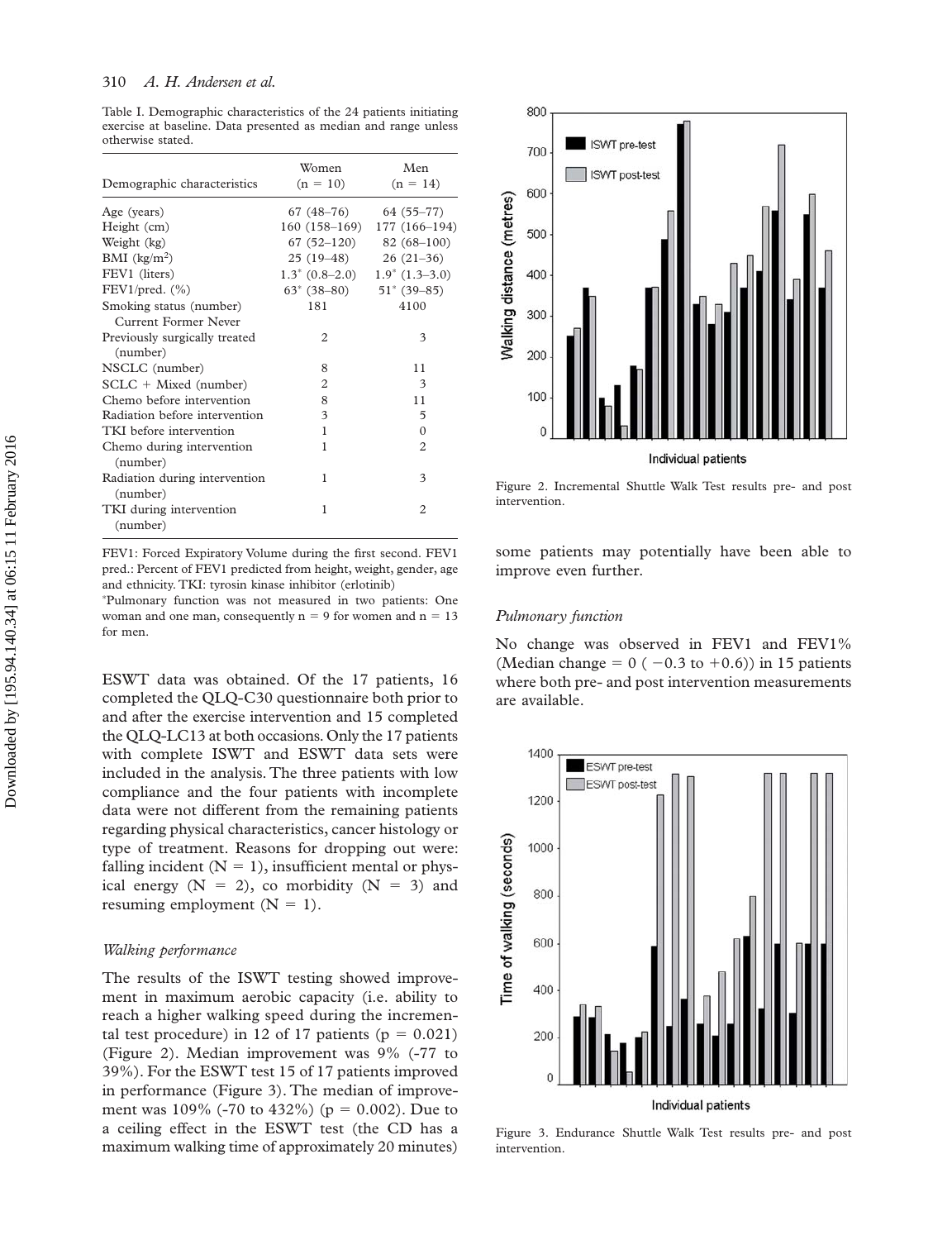# *Quality of life*

Median scores at base-line and after the exercise intervention of the scales/items of the QLQ-C30 and QLQ-LC13 is presented in Table II. Generally no changes in the median scale scores were observed. The data available for analysis had insufficient power for statistical conclusions. However, inspection of individual items revealed that in the item regarding global health only one patient scored more than five on the  $1-7$  scale (7 indicating perfect health) while this was the case for six patients after the intervention (data not shown). A similar tendency was observed for the item regarding quality of life where four patients scored more than 5 at baseline compared to 7 after the intervention. In both items nine patients scored more than 4 both prior to and after the intervention and consequently the median combined global health/quality of life scale score of  $5 \approx 67$  remained unchanged despite a progress of at least one point for 11 patients (global health) and six patients (quality of life), respectively.

# *Adherence to exercise during follow-up*

Of the 16 of 24 patients available for telephone follow-up all found the information from the outpatient clinic sufficient, 15 found the introduction to

Table II. Patient reported quality of life: EORTC QLQ-C30 and QLQ-LC13

| QLQ-C30 Subscale $(n = 16)$  | Base line     | Post intervention |
|------------------------------|---------------|-------------------|
| Global health status/Qol.    | 67 (25–83)    | $67(17-92)$       |
| Physical functioning         | $70(33 - 87)$ | $73(33-93)$       |
| Role functioning             | $67(0-100)$   | $67(0-100)$       |
| <b>Emotional functioning</b> | $88(17-100)$  | $92(58-100)$      |
| Cognitive functioning        | $92(17-100)$  | $100(33-100)$     |
| Social functioning           | $92(33-100)$  | $100(50-100)$     |
| Fatigue                      | $22(11-89)$   | $33(11-100)$      |
| Nausea and vomiting          | $0(0-67)$     | $0(0-33)$         |
| Pain                         | $8(0-67)$     | $17(0-100)$       |
| Dyspnoea                     | $50(33-100)$  | $33(33 - 100)$    |
| Insomnia                     | $17(0-67)$    | $0(0-67)$         |
| appetite loss                | $33(0-100)$   | $0(0-67)$         |
| Constipation                 | $0(0-67)$     | $0(0-67)$         |
| Diarrhea                     | $0(0-100)$    | $0(0-33)$         |
| Financial difficulties       | $0(0-67)$     | $0(0-33)$         |
| QLQ-LC13 Subscale $(n = 15)$ |               |                   |
| Dyspnoea                     | $33(11-89)$   | $33(11-100)$      |
| Coughing                     | $33(0-67)$    | $33(0-67)$        |
| Haemoptysis                  | $0(0-0)$      | $0(0-33)$         |
| Sore mouth                   | $0(0-67)$     | $0(0-100)$        |
| Dysphagia                    | $0(0-33)$     | $0(0-33)$         |
| Peripheral neuropathy        | $0(0-100)$    | $0(0-100)$        |
| Alopecia                     | $0(0-100)$    | $0(0-100)$        |
| Pain in chest                | $0(0-67)$     | $33(0-100)$       |
| Pain in arm or shoulder      | $33(0-67)$    | $0(0-100)$        |
| Pain in other parts          | $33(0-67)$    | $0(0-100)$        |

respiratory therapy sufficient, 13 found the forum/ discussion part beneficial (one did not, two did not participate) and two continued exercising following the principles of the intervention. Seven patients indicated that they continued to be physically active although not complying with exercise principles of the intervention. Ten found the intensity of the intervention adequate, five found it strenuous and one found it easy.

### **Discussion**

The lung cancer patients in the present study showed improved physical fitness after the exercise intervention. This study found an overall improvement in both maximum aerobic capacity (ISWT) and walking distance (ESWT). Compliance with the supervised training sessions for the group who initiated exercise was high indicating a relatively high feasibility of the intervention, however, adherence to the exercise after intervention was low.

In a study by Temel et al. including 25 patients with advanced NSCLC who underwent a structured exercise programme, the authors found a significant reduction in lung cancer symptoms and no deterioration in performing the six minute walk test. However, only 11 of 25 patients completed the exercise programme. The exercise programme described by Temel et al., was more strenuous than the present study and this could explain the higher number of patients unable to complete [16].

Spruit et al. found that lung cancer patients with mixed histology and treatment all benefited from exercise. Multidisciplinary exercise significantly improved six minute walk test and peak load cycling test. The study was a pilot study and only included ten patients [17].

To our knowledge no earlier studies have applied a well documented COPD exercise protocol in lung cancer patients. The tests (ISWT and ESWT, EORTC-QLQ-C30 and LC13) used in the present study have all been used to evaluate physical fitness and quality of life among cancer patients in previous studies [14,15,18], although the patients of these studies do not match the present patients regarding diagnosis and stage of disease. Using this method our study measured both subjective and objective effects of the intervention. Several previous studies have examined the role of physical exercise in relation to surgery for lung cancer. In contrast, the present study examines a group consisting mainly of patients not eligible for surgery who in general have more advanced disease and a poorer prognosis.

Lung cancer patients are often characterised by pulmonary symptoms such as dyspnoea, secretion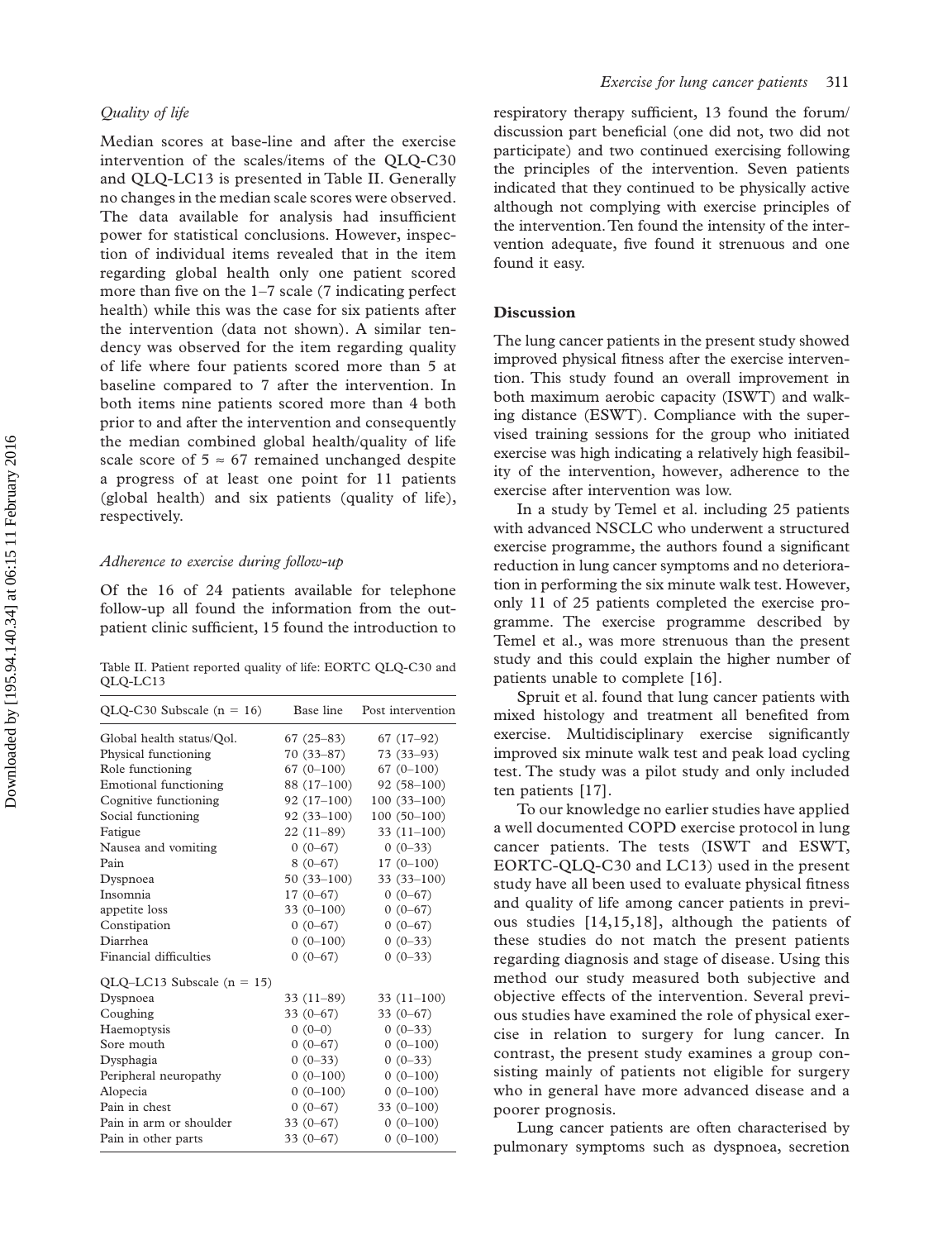and coughing. Exercising is often associated with discomfort and fear. Dimeo et al. described "a vicious circle" or "dyspnoea spiral". The patients avoid dyspnoea, and become increasingly sedentary. This leads to diminished exercise tolerance, and aggravation of dyspnoea [19].

The fact, that the patients who completed the present intervention increased their physical performance as measured by the shuttle walk tests, indicated that the introduction to a well-coordinated exercise program enabled them to break the "vicious circle" and increase exercise tolerance. In addition, exercise in a group of patients with the same diagnoses also provided an opportunity to share experiences.

The limitations of this study include the lack of a control group and the relatively small number of patients investigated.

The tests used in this study have limitations, which should be taken into consideration.

QoL questionnaires have a relatively poor sensitivity, which makes it possible that differences in quality of life could be overlooked. Secondly the ESWT test had a ceiling effect when measuring the best performing patients. A closer look at the results of the present study, may also give the impression that the best performing patients in ISWT also had the best potential for improvement in the ESWT. Consequently, future studies should assure adequate testing methods that oblige both poor- and well performing patients.

A number of patients who were offered the physical exercise programme did not participate in the intervention. This could be caused by at variety of psychological (e.g. anxiety, depression) as well as physical (e.g. fatigue, discomfort) barriers. However, our study showed that patients who enrolled in the exercise intervention had a high rate of completion and the participating patients expressed satisfaction and gratitude with the intervention program.

Our study showed low adherence to exercise after intervention. Some patients found sessions monotonous and at times unexciting, which should be addressed when planning future studies.

In conclusion, a seven-week COPD exercise program applied in mainly inoperable lung cancer patients increased physical function in patients completing the program, while pulmonary function and self reported QoL remained unchanged. The poor prognosis for lung cancer patients considered, this could be interpreted as a positive result. However, the low adherence to the exercise program and the relatively high drop-out prior to exercise initiation indicated that the intervention could be improved. Future studies may elucidate if strategic changes in the recruitment of patients and the exercise program itself can increase the number of patients participating in and continuing the exercise program.

*Declaration of interest:* The authors report no conflicts of interest. The authors alone are responsible for the content and writing of the paper.

#### **References**

- [1] McNeely ML, Campell KL, Rowe B, Klassen TP, Mackey JR, Courneya KS. Effects of exercise on breast cancer patients and survivors: A systematic review and meta-analysis. CMAJ  $2006:175:34 - 41$
- [2] Schmitz KH, Holtzman J, Courneya KS, Mâsse LC, Duval S, Kane R. Controlled physical activity trials in cancer survivors: a systematic review and meta-analysis. Cancer Epidemiol Biomarkers Prev 2005;14:1588-95.
- [3] Peddle CJ, Jones LW, Eves ND, Reiman T, Sellar CM, Winton T, et al. Effects of presurgical exercise training on quality of life in patients undergoing lung resection for suspected malignancy: A pilot study. Cancer Nurs 2009;32: 158-65
- [4] Jones LW, Eves ND, Peterson BL, Garst J, Crawford J West MJ, et al. Safety and feasibility of aerobic training on cardiopulmonary function and quality of life in postsurgical nonsmall cell lung cancer patients: A pilot study. Cancer 2008; 113:3430 – 9.
- [5] Jones LW, Peddle CJ, Eves ND, Haykowsky MJ, Courneya KS, Mackey JR, et al. Effects of presurgical exercise training on cardiorespiratory fitness among patients undergoing thoracic surgery for malignant lung lesions. Cancer 2007;  $110:590 - 8.$
- [6] Danish Lung Cancer Registry: Yearly report for 2009. Available from: http://lungecancer.dk/documents/00140.pdf. Accessed date July 15th.
- [7] Thomson E, Solá I, Subirana M. Non-invasive interventions for improving well-being and quality of life in patients with lung cancer –A systematic review of evidence. Lung Cancer 2005;50:163-76.
- [8] Lacasse Y, Brosseau L, Milne S, Martin S, Wong E, Guyatt GH, et al. Pulmonary rehabilitation for chronic obstructive pulmonary disease, The Cochrane Database of Systematic Reviews 2003; Att No.:CD003793. DOI:10.1002/14651858. CD003793.
- [9] Salman GF, Mosier MC, Beasley BW, Calkins DR. Rehabilitation for patients with chronic obstructive pulmonary disease: Meta-analysis of randomized controlled trials. J Gen Intern Med 2003;18:213-21.
- [10] Borg G. Percieved exertion as an indicator of somatic stress. Scand J Rehabil Med 1970;2-3:92-8.
- [11] BTS Statement. Pulmonary rehabilitation. Thorax 2001;152: 827 – 34.
- [12] Singh SJ, Morgan MDL, Scott S, Walters D, Hardman AE. Development of a shuttle walking test of disability in patients with chronic airways obstruction. Thorax 1992;47: 1019 – 24.
- [13] Singh SJ, Morgan MD, Hardman AE, Rowe C, Bardsley PA. Comparison of oxygen uptake during a conventional treadmill test and the shuttle walking test in chronic airflow limitation. Eur Respir J 1994;7:2016-20.
- [14] Win T, Jackson A, Groves AM, Sharples LD, Charman SC, Laroche CM. Comparison of shuttle walk with measured peak oxygen consumption in patients with operable lung cancer. Thorax 2006;61:57-60.